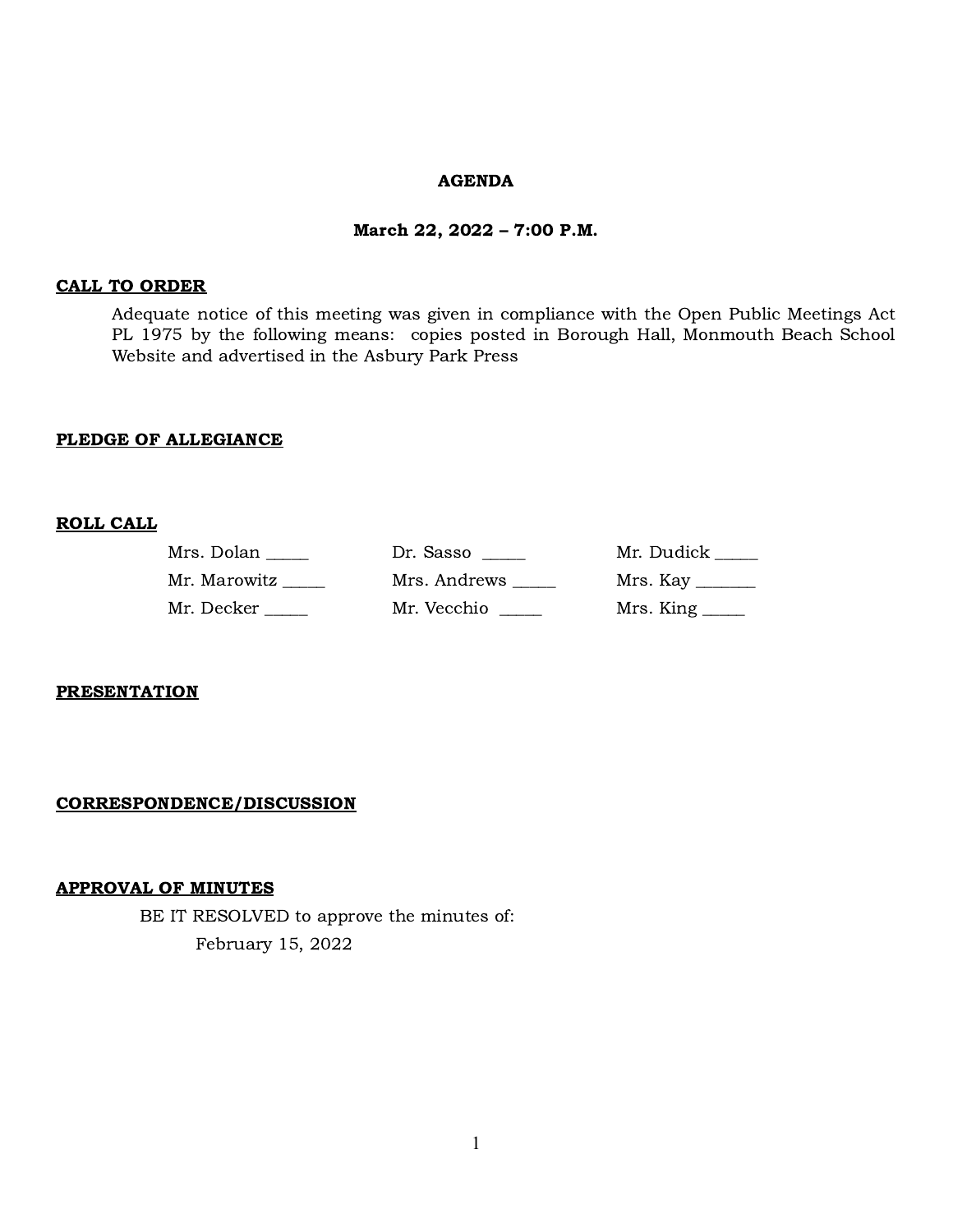#### SUPERINTENDENT'S REPORT

A. BE IT RESOLVED to approve the following statistical information:

| Preschool    | 41 | Grade 3-1 | 14 | Grade 6-1 | 13 |
|--------------|----|-----------|----|-----------|----|
| Kindergarten | 16 | Grade 3-2 | 15 | Grade 6-2 | 14 |
| Grade 1-1    | 09 | Grade 4-1 | 13 | Grade 7-1 | 12 |
| Grade 1-2    | 09 | Grade 4-2 | 12 | Grade 7-2 | 12 |
| Grade 2-1    | 10 | Grade 5-1 | 14 | Grade 8-1 | 13 |
| Grade 2-2    | 10 | Grade 5-2 | 14 | Grade 8-2 | 12 |

# Student Enrollment as of February 28, 2022 Total 253

# Student Attendance

| September | 96.5% | February | 92% |
|-----------|-------|----------|-----|
| October   | 93.0% | March    |     |
| November  | 93.5% | April    |     |
| December  | 91.5% | May      |     |
| January   | 90.5% | June     |     |

# **Staff Attendance**

| September | 89.0% | February | 98.2% |
|-----------|-------|----------|-------|
| October   | 97.2% | March    |       |
| November  | 98%   | April    |       |
| December  | 98.4% | May      |       |
| January   | 98.4% | June     |       |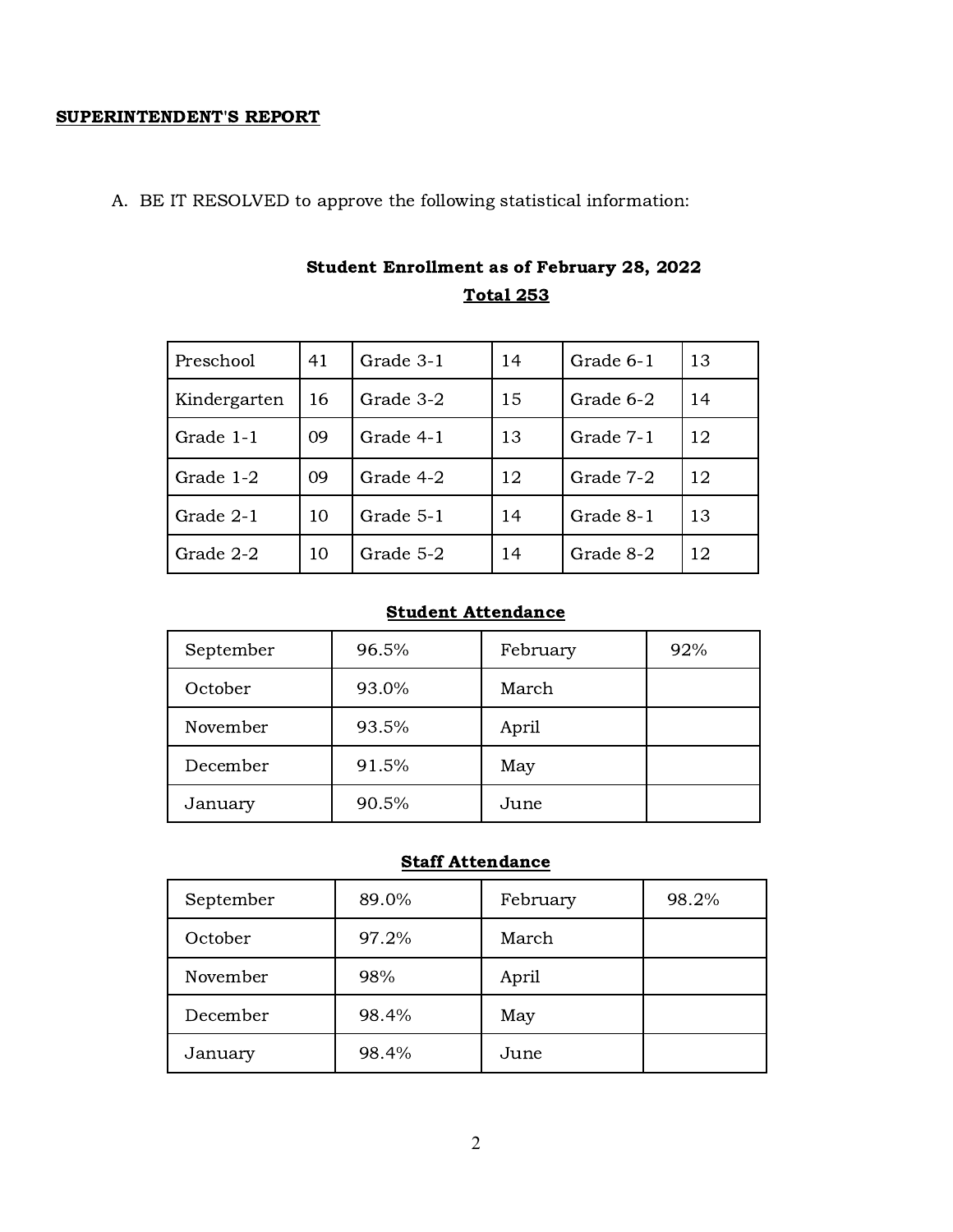#### SUPERINTENDENT (continued)

- B. BE IT RESOLVED to approve the following security drills: Fire Drill – February 17, 2022 at 2:15 p.m. Security Drill - Shelter in Place, February 3, 2022 at 12:30 p.m.
- C. Harassment Intimidation and Bullying

BE IT RESOLVED to approved the following HIB Reports, March 2022:

Reported Incidents = 1

Confirmed Incident = 0

Unconfirmed Incident = 0

Unfounded/Inconclusive = 1

D. BE IT RESOLVED to approve the Monmouth Beach Preschool Program for the 2022-2023 school year.

### PTO PRESENTATION – Caroline Quattrochi

#### PUBLIC DISCUSSION

In compliance with Open Public Meetings Act PL 1975, Chapter 10:4-12 subsection b, - A public body may exclude the public only from that portion of a meeting at which the public body discusses any matter involving the employment, appointment, termination of employment, terms and conditions of employment evaluation of the performance of promotion or discipline of any specific prospective public officer or employees or current public offer or employee employed or appointed by the public body, unless all the individual employees or appointees whose rights could be adversely affected request in writing that such matter or matters be discussed at a public meeting. As per Board Bylaws, 0167, public participation in Board Meetings, such remarks are to be limited to five minutes duration. The Board of Education, though affording the opportunity for members of the public to comment will not engage and/or make remarks concerning matters of student confidentiality and/or matters of personnel wherein employees of the District have not been given notice of the Board's intent to discuss their terms and conditions of employment. Members of the public are reminded that though they are afforded the opportunity to address the Board, they are not given license to violate the laws of slander. Comments made by members of the public that are not in keeping with the orderly conduct of a public meeting will be asked to yield the floor and if they fail to do so may be subject to charges under New Jersey statutes associated with disruption of a public meeting.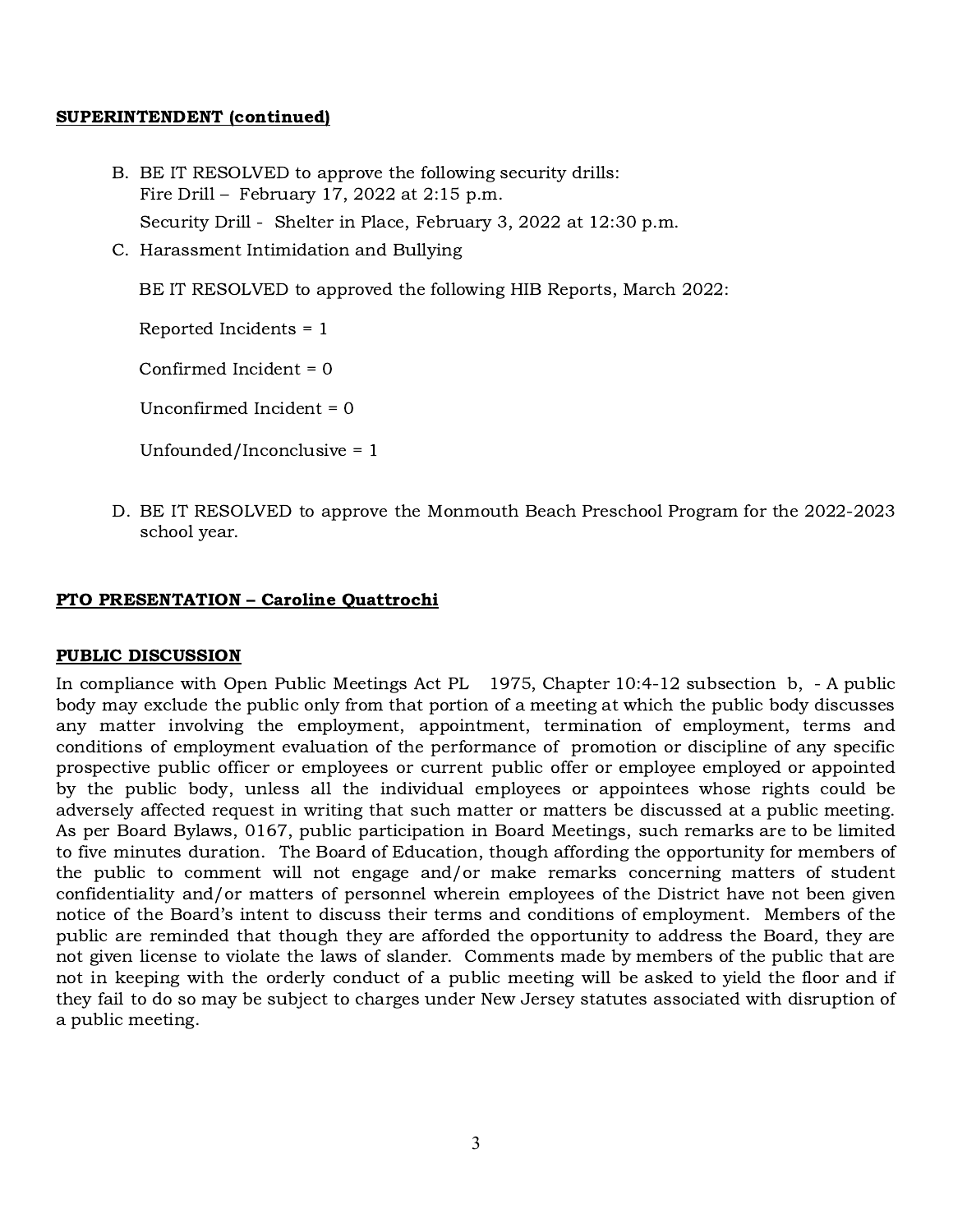### FINANCE

Chair: Ken Marowitz

Vincent Sasso, Joseph Vecchio, Boyd Decker

BE IT RESOLVED to approve the following Finance Items:

- A. To approve the following financial reports;
	- January, 2022 Bill List in the amount of \$24,789.14
	- February, 2022 Bill List in the amount of \$285,787.01
	- March, 2022 Bill List in the amount of \$56,848.00
	- Gross payroll total for January, 2022 in the amount of \$332,910.48
	- Gross payroll total for February, 2022 in the amount of \$353,488.67

| Report of Board Secretary - |            | <u>January</u> |
|-----------------------------|------------|----------------|
| Fund 10 -                   |            | \$1,510,655.83 |
| Fund 20 -                   |            | $$-.15,227.07$ |
| Fund 40 -                   | \$         | 210,300.00     |
| Capital Reserve             | S          | 242,387.40     |
| Maintenance Res             | S          | 355,395.04     |
| <b>Emergency Reserve</b>    | $^{\circ}$ | 10,211.52      |

- Monthly transfer report for January, 2022. (**Attachment 1**)
- Pursuant to NJAC 6:l20-2.13(d), I certify as of January 31, 2022 no budgetary line item account has been over-expand in violation of NJAC 6:20-22.13 (ad). I hereby certify that all of the above information is correct.
- Board Certification:

Pursuant to NJAC 6:20-2.3 (e), we certify that as of January 31, 2022, after review of the Secretary's Monthly Report and upon consultation with the appropriate district officials, that to the best of our knowledge, no major account or fund has been over expended in violation of NJAC 6A:23A-22.13(b) and that sufficient funds are available to meet the district's financial obligations for the remainder of the fiscal year.

## B. APPROVAL TO SUBMIT TENTATIVE FY2023 BUDGET TO THE COUNTY OFFICE

The Superintendent recommends approval to adopt the tentative budget for FY 2022 - 2023:

#### RESOLUTION

**BE IT RESOLVED** that the tentative budget be approved for the 2022 -2023 school year using the 2022 - 2023 state aid figures and the School Business Administrator/Board Secretary be authorized to submit the following tentative budget to the Executive County Superintendent of Schools for approval in accordance with the statutory deadline: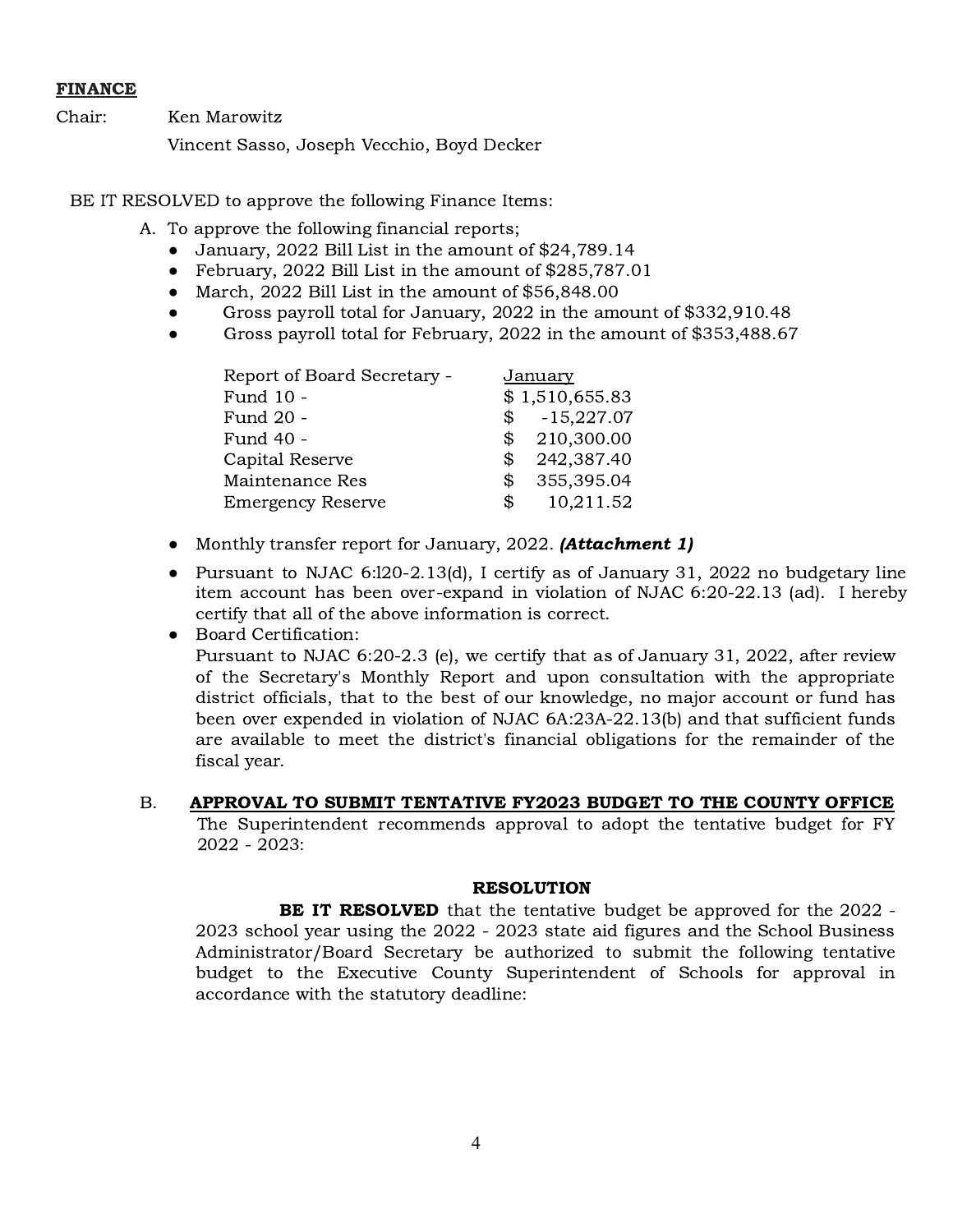#### FINANCE (continued)

# B. APPROVAL TO SUBMIT TENTATIVE FY2023 BUDGET TO THE COUNTY OFFICE (continued)

|                                      | General<br>Fund | Special<br>Revenue | Debt<br>Service | <b>TOTAL</b> |
|--------------------------------------|-----------------|--------------------|-----------------|--------------|
| 2022 - 2023<br>Total<br>Expenditures | \$6,117,435     | \$590,019          | \$233,000       | \$6,940,454  |
| Less:<br>Anticipated<br>Revenues     | \$975,839       | \$590,019          | $-0-$           | \$1,565,858  |
| Taxes to be<br>Raised                | \$5,141,596     | $-0-$              | \$233,000       | \$5,374,596  |

And to advertise said tentative budget in the Asbury Park Press in accordance with the form required by the State Department of Education and according to the law; and

BE IT RESOLVED that the Monmouth Beach Board of Education includes in the proposed budget the adjustment for banked cap in accordance with N.J.A.C. 6A:23A-10.1(b). The district has fully exhausted all eligible statutory spending authority and must increase the base budget in the amount of \$185,941 for the purpose of direct instructional cost for students and an increase in security costs. The district intends to complete said purposes by June 2023; and

**BE IT RESOLVED** that included in the general fund appropriations, budget line 620 is a withdrawal from Capital Reserve - other Capital Reserve projects in the amount of \$121,000 for other capital project costs of \$121,000. The total cost of this project is \$121,000 which represents expenditures for replacement of the gym floor are in addition to the facilities efficiency standards determined by the Commissioner as necessary to achieve the New Jersey Student Learning Standards.

WHEREAS, the Monmouth Beach Board of Education recognizes school staff and Board members will incur travel expenses related to and within the scope of their current responsibilities and for travel that promotes the delivery of instruction or furthers the efficient operation of the school district; and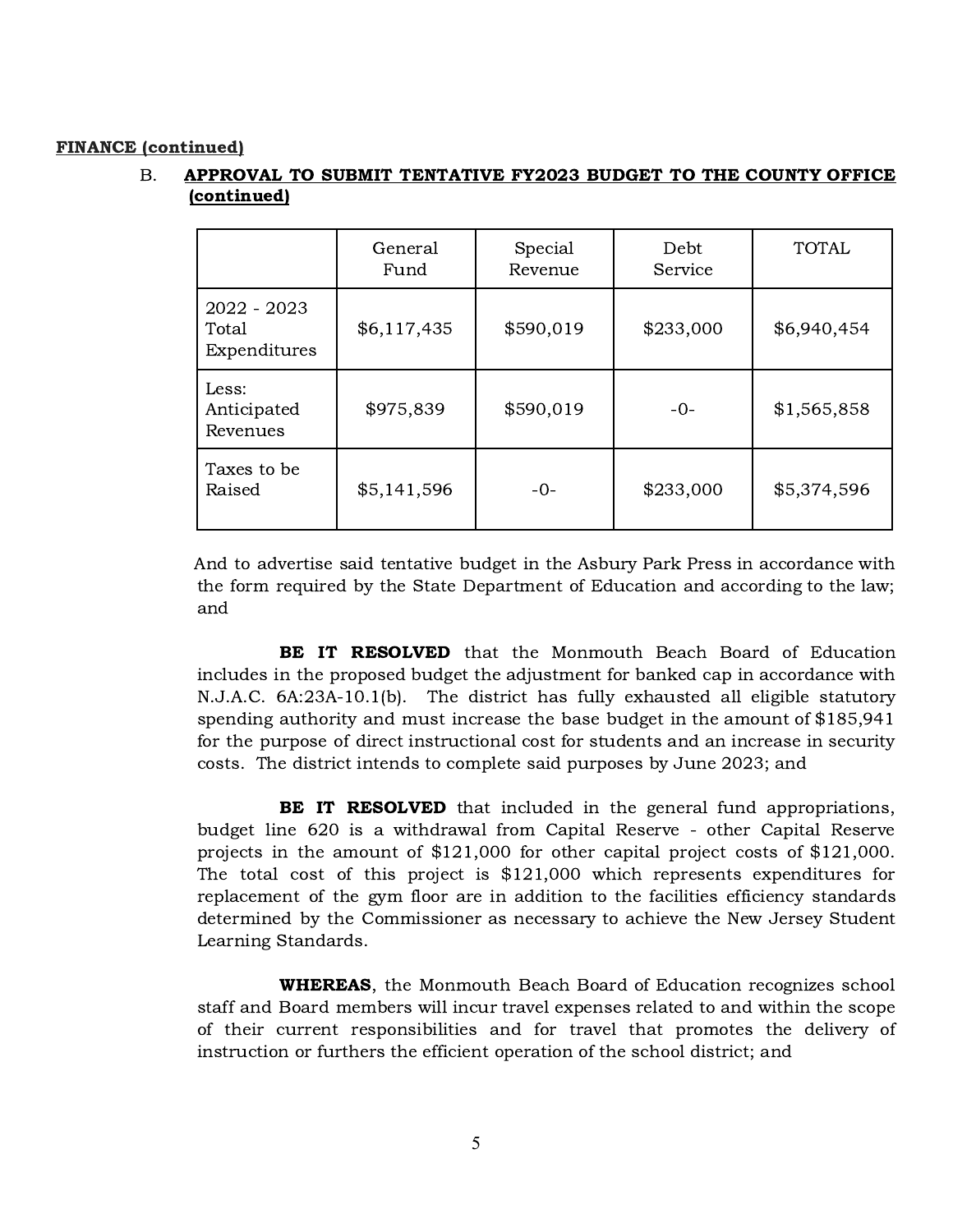#### FINANCE (continued)

# B. APPROVAL TO SUBMIT TENTATIVE FY2023 BUDGET TO THE COUNTY OFFICE (continued)

WHEREAS, N.J.A.C. 6A:23A-7.3 et seq. requires Board members to receive approval of these expenses by a majority of the full voting membership of the Board and staff members to receive prior approval of these expenses by the Superintendent of Schools and a majority of the full voting membership of the Board; and

WHEREAS, the Monmouth Beach Board of Education established \$28,000 as the maximum travel amount for the current school year and expended \$3,551. as of this date; now

**THEREFORE BE IT RESOLVED**, the Board of Education approves travel and related expense reimbursements in accordance with N.J.A.C. 6A:23A-7.3 to a maximum expenditure of \$28,000 for the 2022 - 2023 school year,

**BE IT FURTHER RESOLVED**, that a Public Hearing be held at the Monmouth Beach Board of Education located at 7 Hastings Place, Monmouth Beach, New Jersey on April 28, 2022 at 7:00 P.M. for the purpose of conducting a public hearing on the budget for the 2022 - 2023 school year,

NOW THEREFORE BE IT FURTHER RESOLVED, the Monmouth Beach Board of Education hereby submits this Resolution in support of the 2022 – 2023 budget to the County for approval.

> Peter E. Genovese III, RSBO, QPA School Business Administrator/Board Secretary

C. To approve Cynthia Castello-Bratteson as a State Contracted Rutgers Literacy Coach/Consultant from January, 2022 through February, 2022 in the amount of \$2,700.00.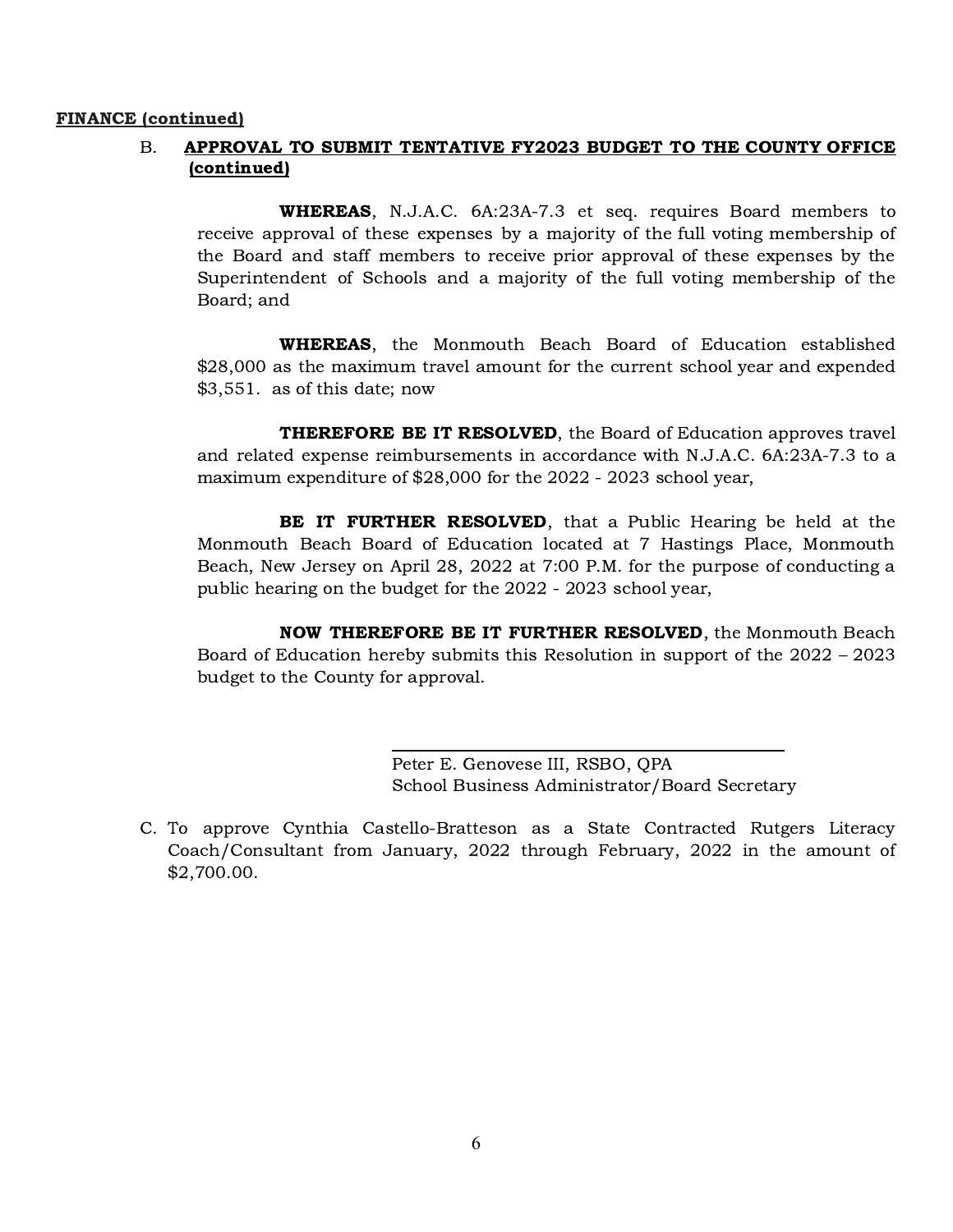# PERSONNEL

Chair: Barbara Kay

Melanie Andrews, Chris Dudick, Aleksandra King

BE IT RESOLVED to approve the following Personnel Items:

- A. To accept, with regret, the resignation of Jessica L. Alfone, Superintendent at MBS, effective May 20, 2022.
- B. To correct the minutes of November 23, 2021 to read:

November 23, 2021 - Family/Medical Leave of Absence

Rianne Bowlby, Monmouth Beach School Teacher should read the following due to two snow days used by the District on January 3, 2022 and January 7, 2022

Sick Days: October 21, 2021 - February 28, 2022

Family Leave Insurance: March 1, 2022 - May 24, 2022

Unpaid Leave: May 25, 2022 - June 17, 2022

C. To correct the minutes of February 18, 2022 to read:

Michele Leite, Instructional Aide, Leave of Absence from April 1, 2022 through May 27, 2022, utilizing four sick days on April 1, 4, 5, and 6. From April 7, 2022 through May 27, 2022 will be an unpaid leave with a return date of May 31, 2022.

- D. Rescind the stipend approval of Michael Kammerer and Jaclyn Murray for the Camp Bernie extracurricular activities for the 2021-2022 school year.
- E. Approve Patricia LaMendola, Susan Balina, and Andrew Balina as a substitute teacher for the 2021-2022 school year.
- F. Approve Yonit Mendoza as a substitute school nurse for the 2021-2022 school year.
- G. Approve the following staff members to attend the 8th grade overnight trip from June 8-10, 2022 at the MBTA Contracted Stipend Rate of \$218/night: Peter Vincelli, Jason Vastano, Erin Deininger, Jessica Clark, and Alexandra Maxcy.
- H. Approve Mary Alyce Turner to enroll in the following course: Early Literacy and Language Development at Monmouth University from May 23, 2022 - June 30, 2022 at a tuition cost of \$4,083.00. Approve subsequent tuition reimbursement of \$1,200.00 per the MBTA contract guidelines pending successful completion of said course.
- I. Approved the following volunteers for the musical Frozen for the 2021-2022 school year: Leela Walter, Nico Piesco, Nolan O'Keefe, and Katy Umbs.
- J. BE IT RESOLVED to approve Melissa Osofsky as the certified school nurse for the 2022-2023 school year at MA Step 10 (\$67,415.00) of the MBTA Approved Contract Guide.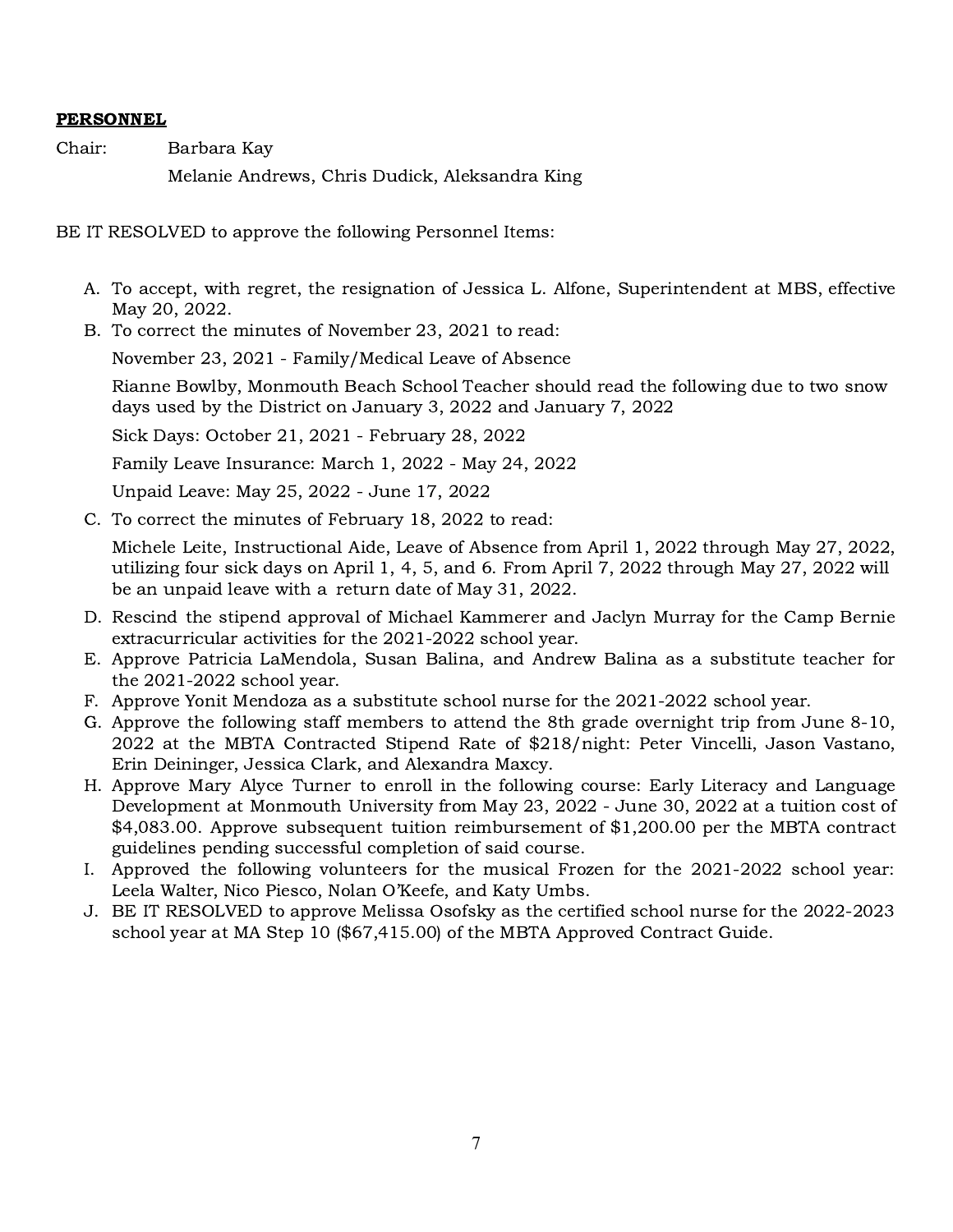# CURRICULUM AND INSTRUCTION

Chair: Chris Dudick

Barbara Kay, Melanie Andrews, Aleksandra King

BE IT RESOLVED to approve the following Curriculum and Instruction Items:

- A. To approve/ratify the following teacher workshops:
	- Approve/ratify Courtney MacKay to attend Bee You Yoga Learn to Teach Yoga on February 26 & 27, 2022 at a cost of \$400.00.
	- Cindy Zayko to attend Navigating Special education during Covid-19 on March 30, 2022 at no cost.
- B. To approve the following Shore Consortium for the Gifted and Talented Agreement to Participate:
	- Space Convocation on April 7, 2022 for grades 5 & 6 at a cost of \$270.00
- C. To approve the following testing dates for the NJSLA:
	- Math Grades 3 8: May 5, May 6, and May 9, 2022
	- $\bullet$  ELA Grades 3 8: May 2 and May 3, 2022
	- Science Grades 5 and 8: May 16, May 17, May 18, and May 19, 2022
- D. To approve the Letter of Intent for participation in the research of the Esports Personal Performance Improvement Curriculum (EPPIC). This letter confirms that I, as an authorized representative of Monmouth Beach Middle School, allow the Principal Investigator and study staff, access to conduct study related activities at the listed site(s), as discussed with the Principal Investigator and briefly outlined below.
- **Research Site(s):** Monmouth Beach Middle School
- **Study Purpose:** To implement the Esports Personal Performance Improvement Curriculum (EPPIC) with participating Garden State Esports teams and evaluate its effects on adolescents.

**Anticipated Start Date:** The anticipated start date for the study is March 22, 2022\_.

**Anticipated End Date:** The anticipated end date for the study is <u>June 17</u>, 2022.

Our organization agrees to the terms and conditions stated above. If we have any concerns related to this project, we will contact the Principal Investigator.

- E. To approve the following class trips:
	- 6th grade walking Field Trip to the Water Treatment Plant on April 13, 2022 from 12:45 p.m. - 2:45 p.m.
	- 8th grade Beach day on June 6, 2022 with a rain date of June 13, 2022 from 10:00 a.m. - 2:00 p.m.
	- 8th grade trip to Woodloch Resort from June 8, 2022 June 10, 2022.
	- 8th grade Teal Cruise on June 7, 2022 from 6:00 p.m. 9:00 p.m.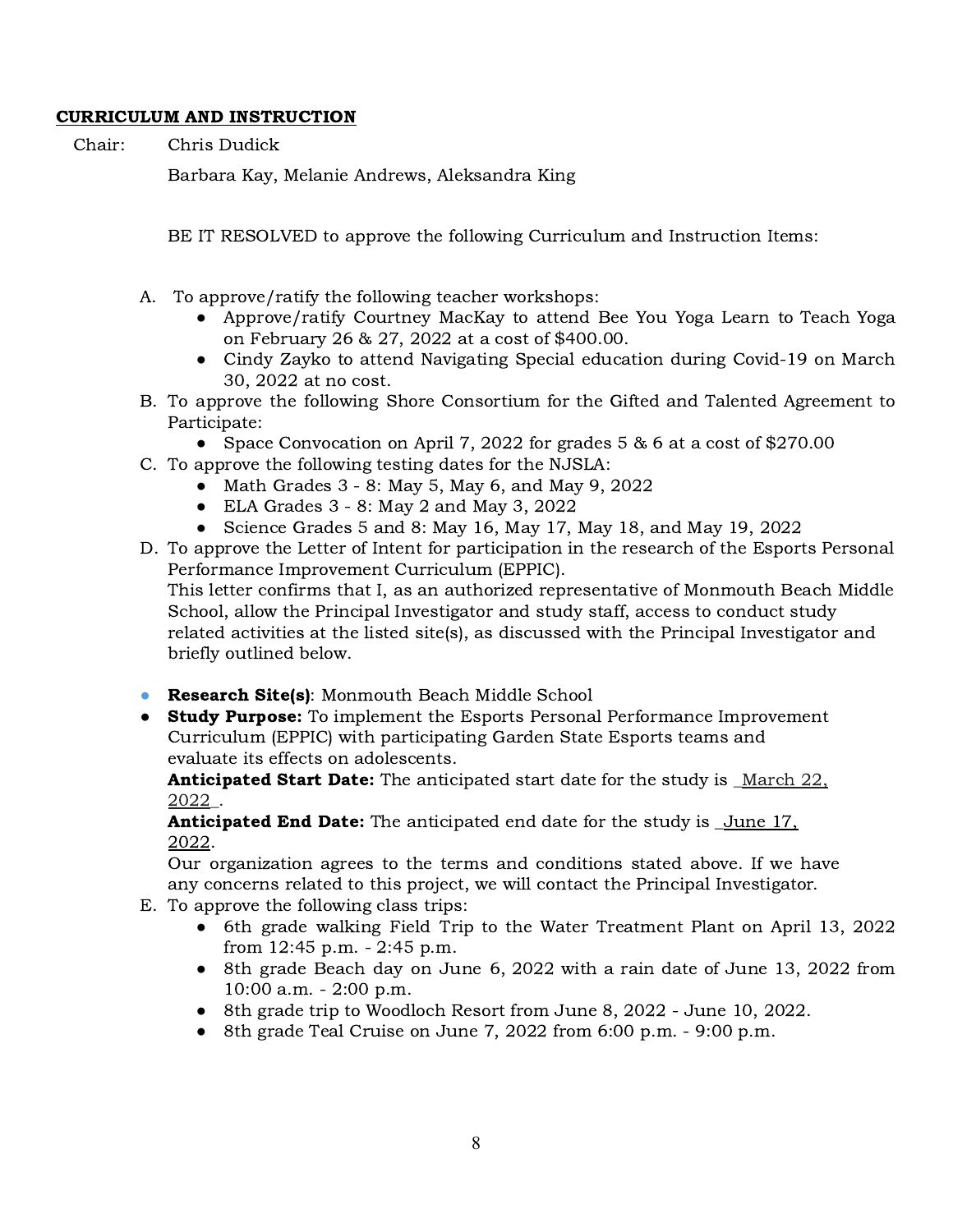### BUILDING AND GROUNDS

Chair: Boyd Decker Ken Marowitz, Vincent Sasso, Joseph Vecchio

## POLICY

Chair: Melanie Andrews

- A. BE IT RESOLVED to approve the second read of the following policies:
	- P2415.05 Student Surveys, Analysis, Evaluations, Examinations, Testing or Treatments (M) Revised
	- P & R 2431.4 Prevention and Treatment of Sports-Related Concussions and Head Injuries (M) Revised
	- R2460.30 Additional/Compensatory Special Education and Related Services (M) New
	- P2622 Student Assessment (M) Revised
	- R2622 Student Assessment (M) Revised
	- P3233 Political Activities (M) Revised
	- P5541 Anti-Hazing (M) New
	- P&R 8465 Bias Crimes and Bias Related Activities (M) Revised
	- P9560 Administration of School Surveys (M) Revised

#### GENERAL ITEMS

- A. Future Meeting Date, April 28, 2022.
- B. BE IT RESOLVED to approve the baseball and softball schedules for the 2021-2022 school year as follows:

| <b>Date</b> | Opponent             | Home/Away |
|-------------|----------------------|-----------|
| 4/5         | <b>Little Silver</b> | Away      |
| 4/11        | Oceanport            | Away      |
| 4/13        | <b>Tinton Falls</b>  | Away      |
| 4/25        | Shrewsbury           | Home      |
| 4/27        | <b>WLB</b>           | Away      |
| 5/3         | Fair Haven           | Home      |
| 5/6         | Eatontown            | Home      |
| 5/9         | Rumson (Forestdale)  | Away      |

Baseball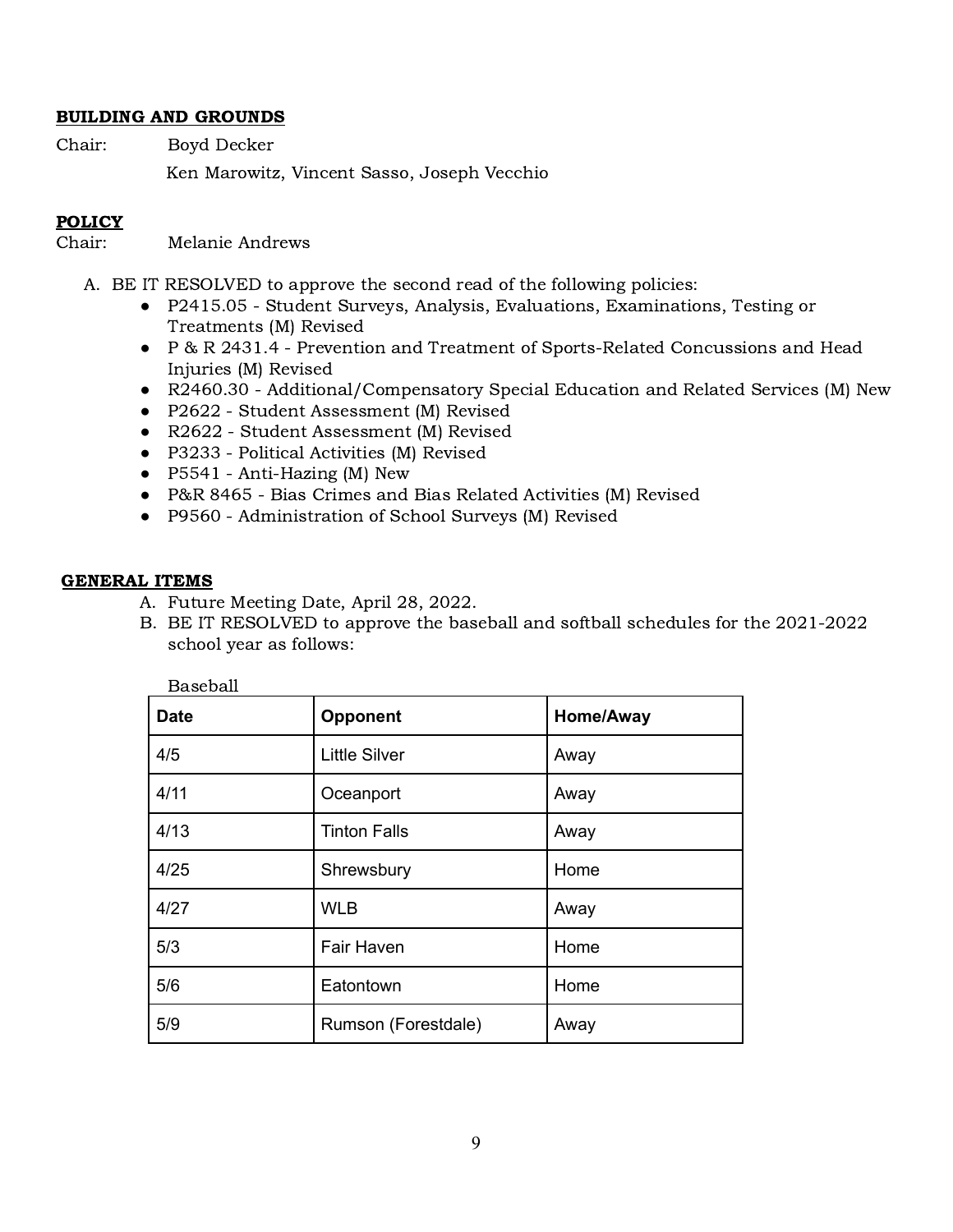# GENERAL ITEMS (continued)

Softball

| <b>Date</b> | <b>Opponent</b>      | Home/Away |
|-------------|----------------------|-----------|
| April 11    | Oceanport            | Home      |
| April 13    | <b>Tinton Falls</b>  | Home      |
| April 25    | Shrewsbury           | Away      |
| April 26    | Forestdale           | Home      |
| April 27    | <b>WLB</b>           | Home      |
| May 2       | <b>Little Silver</b> | Away      |
| May 3       | Fair Haven           | Away      |
| May 4       | Eatontown            | Away      |

# Tennis

| <b>DATE</b>     | <b>AWAY TEAM NAME</b> | н | A | <b>Away Field</b>                      |
|-----------------|-----------------------|---|---|----------------------------------------|
| APRIL 25 Mon    | Knollwood             | X |   |                                        |
| 26 Tues         | <b>MAN-ENG MS</b>     | X |   |                                        |
| 28 Thur         | <b>COLTS NECK</b>     | X |   |                                        |
| 29 Fri          | Rumson                | X |   |                                        |
| MAY 2 MON       | <b>RCDS</b>           | X |   |                                        |
| 3 TUES          | Holmdel               | X |   |                                        |
| 5 THURS         | <b>COLTS NECK</b>     | X |   |                                        |
| 9 MON           |                       |   |   |                                        |
| 10 TUES         | Marlboro Memorial     | X |   |                                        |
| <b>12 THURS</b> | Knollwood             | X |   |                                        |
| 16 MON          | <b>RCDS</b>           |   | X | Rogers Park and Victory<br>Park Rumson |
| 17 TUES         | Rumson                | X |   |                                        |
| 19 THURS        |                       |   |   |                                        |
| 23 MON          | Marlboro Middle       | X |   |                                        |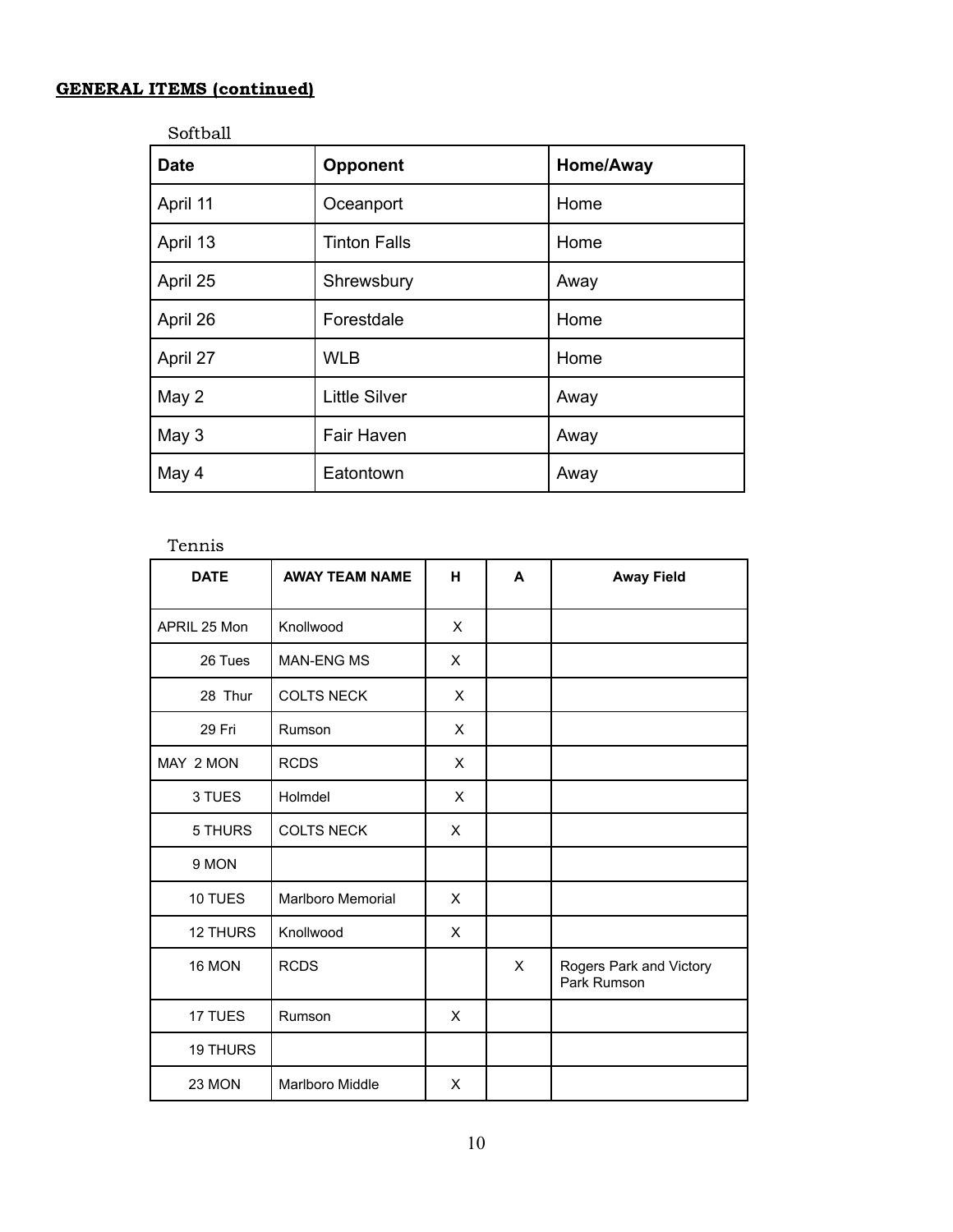### EXECUTIVE SESSION

BE IT RESOLVED that pursuant to the Open Public Meetings act of 1975, the board is now going into Executive Session to discuss matters relating to:

- Matters rendered confidential by state or federal law.
- \_X Personnel
- Appointment of a public official
- Matters covered by Attorney/Client Privilege
- Pending or anticipated litigation
- Pending or anticipated contract negotiations
- Protection of the safety or property of the public
- Matters which would constitute an unwarranted invasion of privacy
- Matters in which the release of information would impair a right to receive funds from the United States Government
- Matters concerning collective negotiations and/or the negotiations of terms and conditions of employment of employees of the Board of Education
- Possible imposition of a civil penalty or suspension
- Evaluation of Superintendent.

Minutes of this executive session will be maintained and at such time as their confidentiality is no longer required, they will be released to the public. The Board should be in executive session for approximately 30 minutes. Formal action may be taken when the meeting is reconvened.

#### PERSONNEL

- A. BE IT RESOLVED, the Board wishes to hire an Interim Administrator of Academic Achievement/Supervisor of Special Services effective April 25, 2022 through May 20, 2022 at a rate of \$550 per day; and effective May 21, 2022 \_\_\_\_\_\_\_\_\_\_\_\_\_\_\_\_ will move to the position of Interim Superintendent of Schools/Assistant Principal at a rate of \$675 per day.
- B. BE IT RESOLVED, the Board wishes to hire \_\_\_\_\_\_\_\_\_\_\_\_\_\_\_\_\_\_\_\_\_\_\_\_\_\_\_\_\_\_\_, as an Interim Administrator of Academic Achievement/Supervisor of Special Services effective  $\frac{1}{2}$  through  $\frac{1}{2}$  at a rate of \$385 per day.